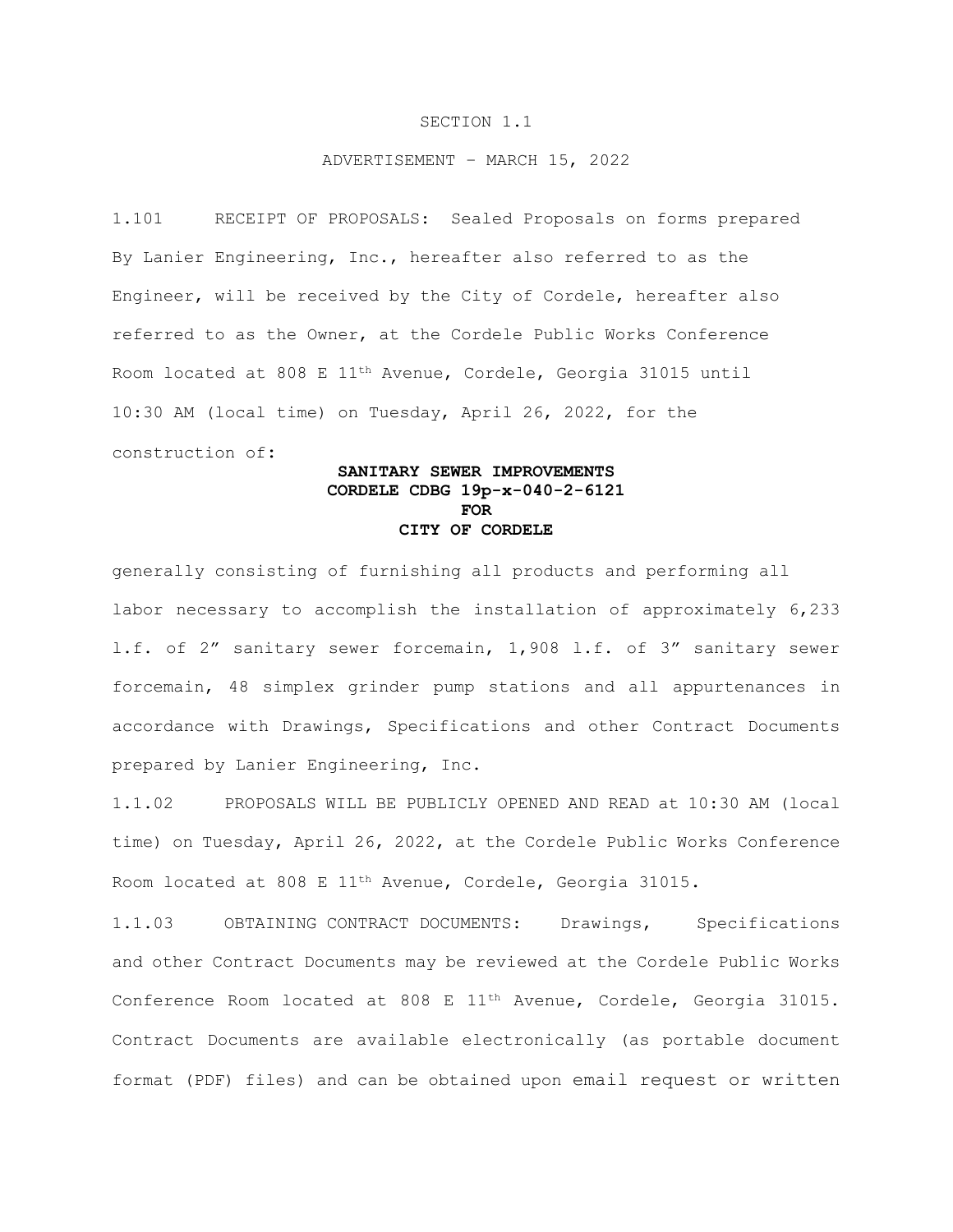application at the office of Lanier Engineering, Inc., (Issuing Office) located at 1504 Third Avenue, Albany, Ga. 31707 upon the check or cash payment of \$150.00 per set, shipping charges collect. Payment is nonrefundable. Upon Issuing Office's receipt of payment, Contract Documents will be sent via email or other means of electronic file distribution. Neither Owner nor Engineer will be responsible for full or partial sets of Bidding Documents, including Addenda if any, obtained from sources other than the Issuing Office. *Bids will not be accepted from prospective bidders not on record with the Issuing Office as having purchased and received a complete set of Bidding Documents.*

1.1.04 PROPOSAL GUARANTY: A bid bond shall be required in the amount of 5% of the total bid amount.

1.1.05 BONDS REQUIRED: A Contract Performance Bond and a Materials and Payment Bond will be required of the successful bidder.

1.1.06 NO PROPOSALS WITHDRAWN: No submitted proposal may be withdrawn for a period of sixty (60) days after the closing time scheduled for the receipt of bids.

1.1.07 OWNERS RIGHTS RESERVED: The City of Cordele reserves the right to reject any or all Proposals and to waive any formality or technicality and to award the Proposal as may be in the best interest of the Owner, or readvertise for bids. The Owner may issue change orders altering the original scope of work to address changes or unforeseen conditions necessary for the project completion.

1.1.08 GUARANTY: The Contractor shall warrant all materials and labor for one year after the date of final acceptance by the Owner and the Engineer.